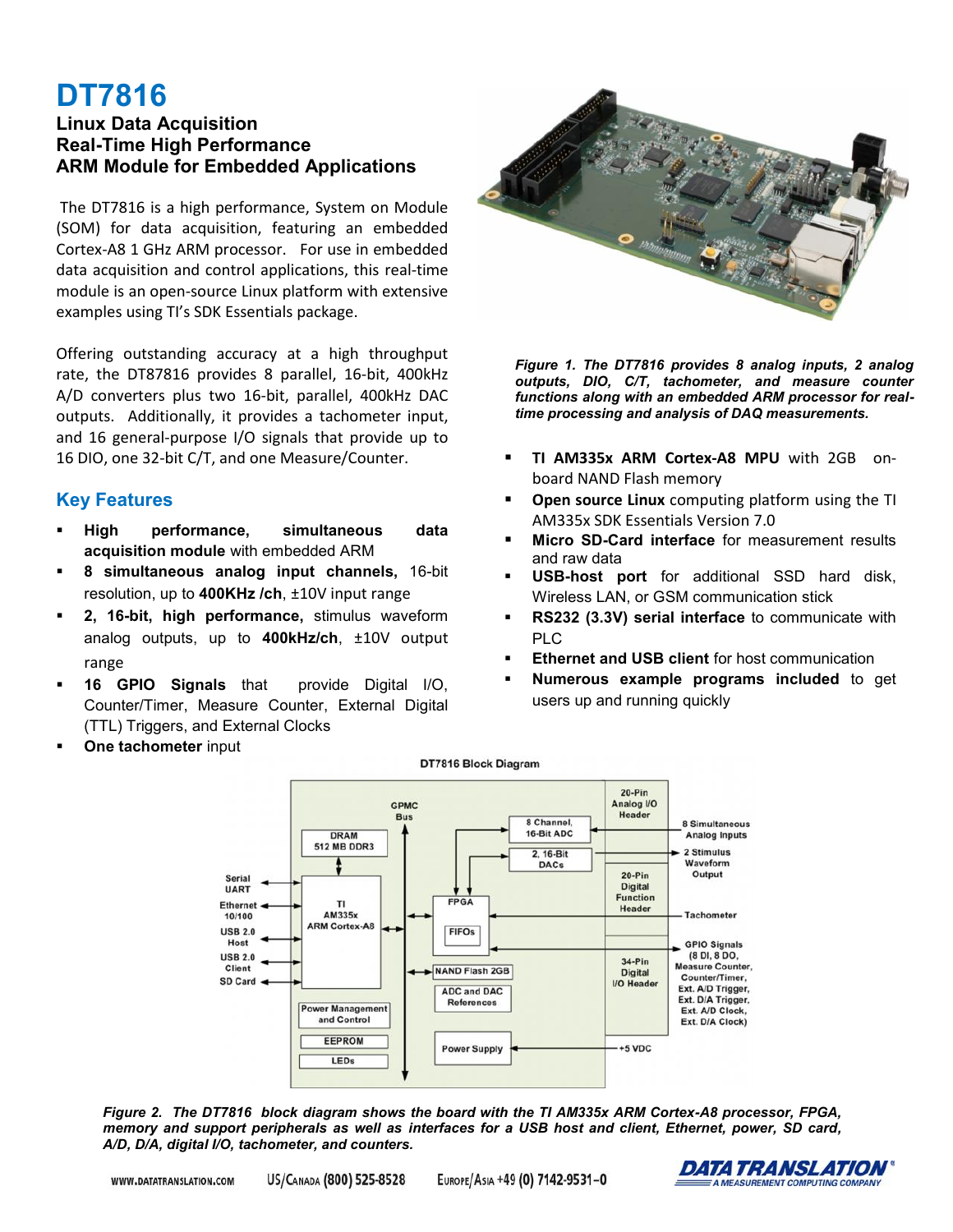

*Figure 3. The call-outs above illustrate the outstanding performance of the DT7816. It provides 8 analog inputs, 2 analog outputs, DIO, C/T, tachometer, and measure counter functions along with an embedded ARM processor. This real-time module is an open-source Linux platform for real-time processing and analysis.*

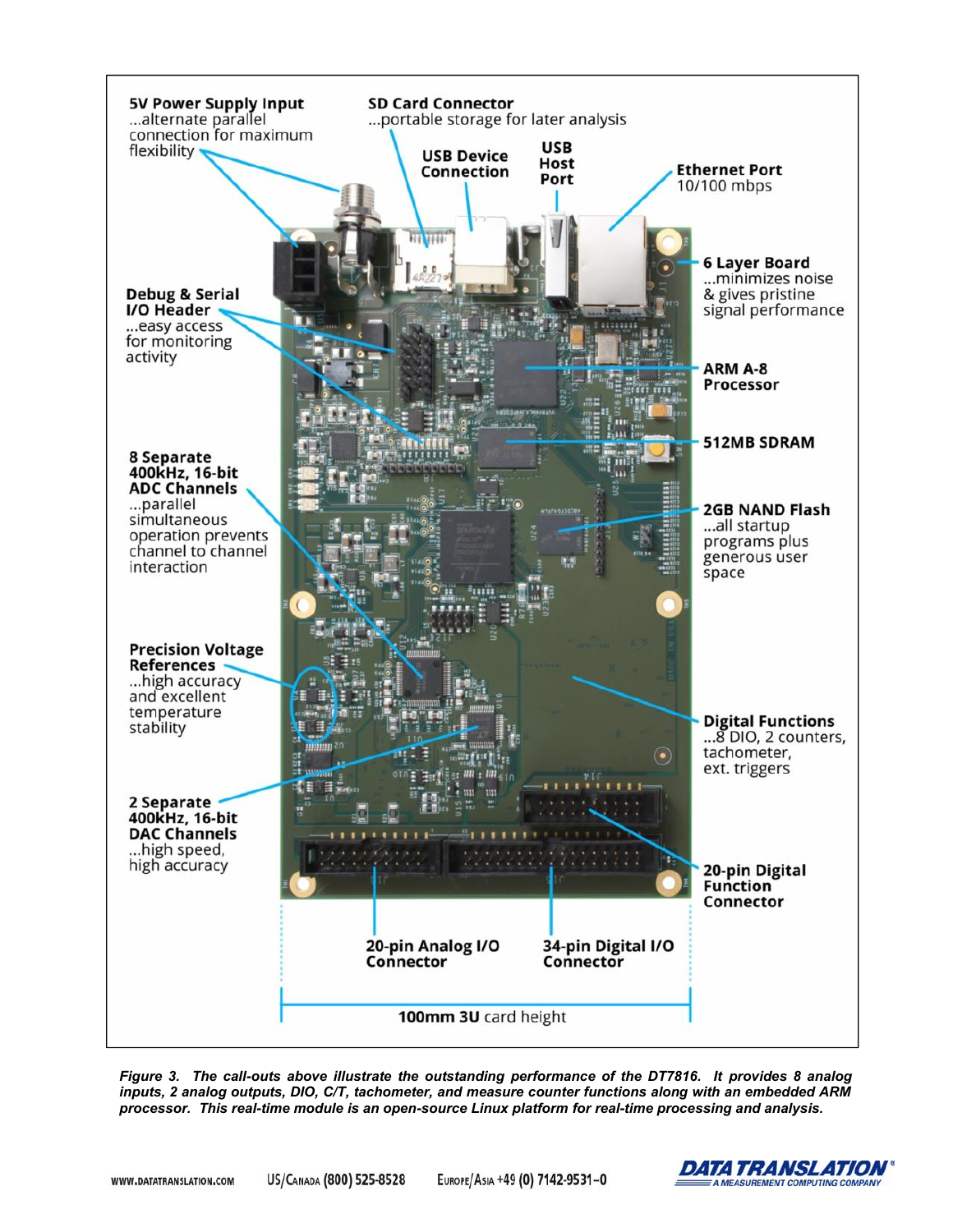# **DT7816 Overview**

The DT7816 module is an open-source Linux computing platform offering high speed, simultaneous analog inputs and outputs. It is ideal for embedded data acquisition and control applications.

## **ARM Processor**

The ARM processor used on the DT7816 module is the TI Sitara AM3352. This processor and its associated peripherals provide an open-source, single-board computer. The AM3352 supports many different interfaces, many of which are shared on the configurable I/O pins. In addition to the AM3352, the DT7816 module uses an embedded NAND flash and an FPGA.

## **Analog Input Channels**

The DT7816 provides eight analog input channels with input range of ±10V. Each analog input channel uses a 16-bit analog-to-digital converter (ADC) that provides simultaneous capture. In addition to acquiring data from the analog input channels, the DT7816 supports the ability to simultaneously acquire the value of the tachometer input, measure counter, and digital input port in the analog input stream.

## **Input Triggers**

The DT7816 module supports the following sources for starting acquisition:

- software trigger
- external digital (TTL) positive or negative trigger
- threshold trigger

#### **Input Clock**

The DT7816 module supports both an internal A/D clock, which is derived from the 48 MHz reference clocked that is generated from the onboard oscillator, and an external A/D clock, which can be connected to one of the general-purpose input signals on the I/O header.

If using the internal A/D clock, the sampling frequency can range from 100 Hz to 400 kHz. If using an external A/D clock, the maximum sampling frequency is 400 kHz; there is no minimum sampling frequency.

## **Tachometer Input**

The DT7816 supports a tachometer input signal with a range of ±30V. The frequency or period between two edges of the tachometer input signal can be measured to calculate the rotational speed of the high level tachometer input. The value can then be returned the value in the analog input data stream. The starting edge (either rising or falling) of the tachometer signal is programmable. An internal 12MHz counter is used for the measurement.

#### **Digital I/O Lines**

The DT7816 module supports one digital input port, consisting of 8 digital input lines and one digital output port, consisting of 8 digital output lines. Users can synchronously read all 8 digital input lines or write to all 8 digital output lines. Users can also return the value of the digital input port in the analog input stream to correlate digital input and other input measurements or update the value of the digital output port in the analog output stream.

The 34-pin digital I/O header on the board provides access to the digital I/O lines through general purpose I/O pins. Users can redefine these pins for use as the counter/timer gate, counter/timer input, counter/timer output, external clock, or external trigger signal, as required by their specific user application.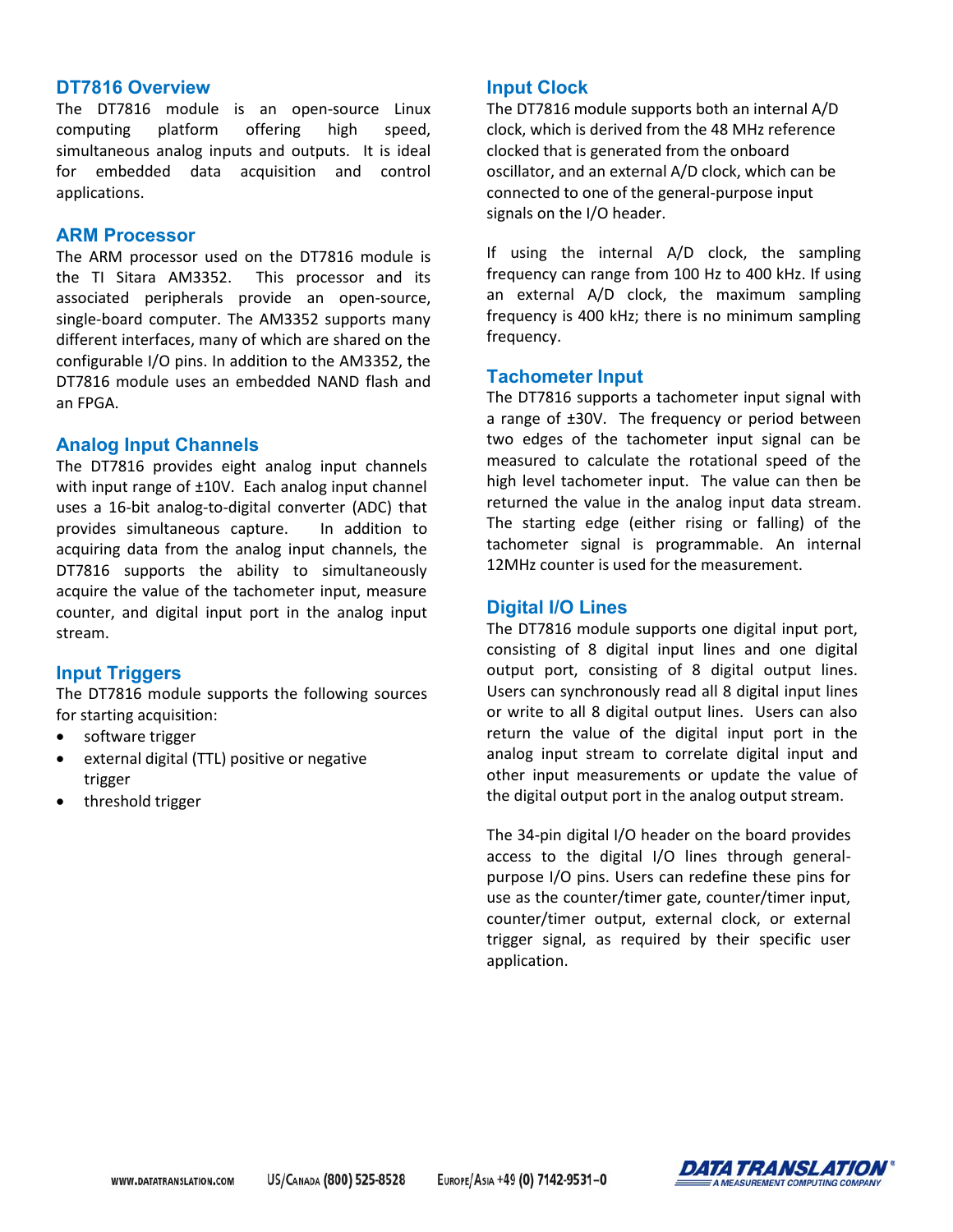# **General Purpose Counter/Timer**

The general-purpose counter/timer on the DT7816 module supports the following counter/timer operation modes:

- **Event Counting** Counts the number of rising edges that occur on the counter's input signal whenever the gate is active
- **Rate Generation** Generates a continuous pulse output signal whenever the gate is active
- **Non-repeatable one-shot** Generates a single output pulse whenever the gate is active (after the pulse period from the previous output pulse expires). Any gate signals that occur while the pulse is being output are not detected.
- **Idle** The counter no longer drives the clock output signal.

Users can program the gate type, C/T clock source, pulse width, pulse output period, and pulse output polarity.

#### **Measure Counter**

DT7816 module provides one measure counter. Using this counter, you can measure the frequency, period, or pulse width of a single signal or the time period between two signals and return the value in the analog input stream. This is useful for correlating the analog input data with digital positional data, measuring the frequency of a signal, or as a tachometer. An internal 48 MHz counter is used for the measurement, yielding a resolution of 20.83 ns (1/48 MHz).

## **Analog Output Channels**

The DT7816 provides two high speed, simultaneous, 16-bit analog outputs an output ranges of ±10V. The module provides output rate up to 400kHz/channel.

# **Analog Output Clock**

The DT7816 module supports both an internal D/A clock, which is derived from the 48 MHz reference clock that is generated from the onboard oscillator, and an external D/A clock that you can connect to one of the general-purpose input signals of the I/O header.

If using the internal D/A clock, the output frequency can range between 1 Hz and 400 kHz. If using the external D/A clock, the maximum output frequency is 400 kHz; there is no minimum frequency.

#### **Output Triggers**

To start an output operation, the following output triggers are supported:

- software trigger
- external digital (TTL) positive or negative

# **Simultaneous Input and Output Operations**

The DT7816 supports the ability to continuously acquire data from the input stream and continuously output data from the channels in the output stream simultaneously. Since the A/D and D/A subsystems have separate clock signals, input and output functions may also be run independently.

# **Synchronizing Acquisition on Multiple Modules**

The clocks of multiple modules can be synchronized by using an external clock source that is connected to each module. Acquisition can be started on multiple modules at the same time by connecting an external trigger to each module. Using software, you must define one of the general-purpose input pins on the 34-pin digital I/O header on each DT7816 module as the external trigger signal and another general purpose pin as the external clock signal. When triggered, the modules start acquiring data at the same time at the clock rate of the external clock source.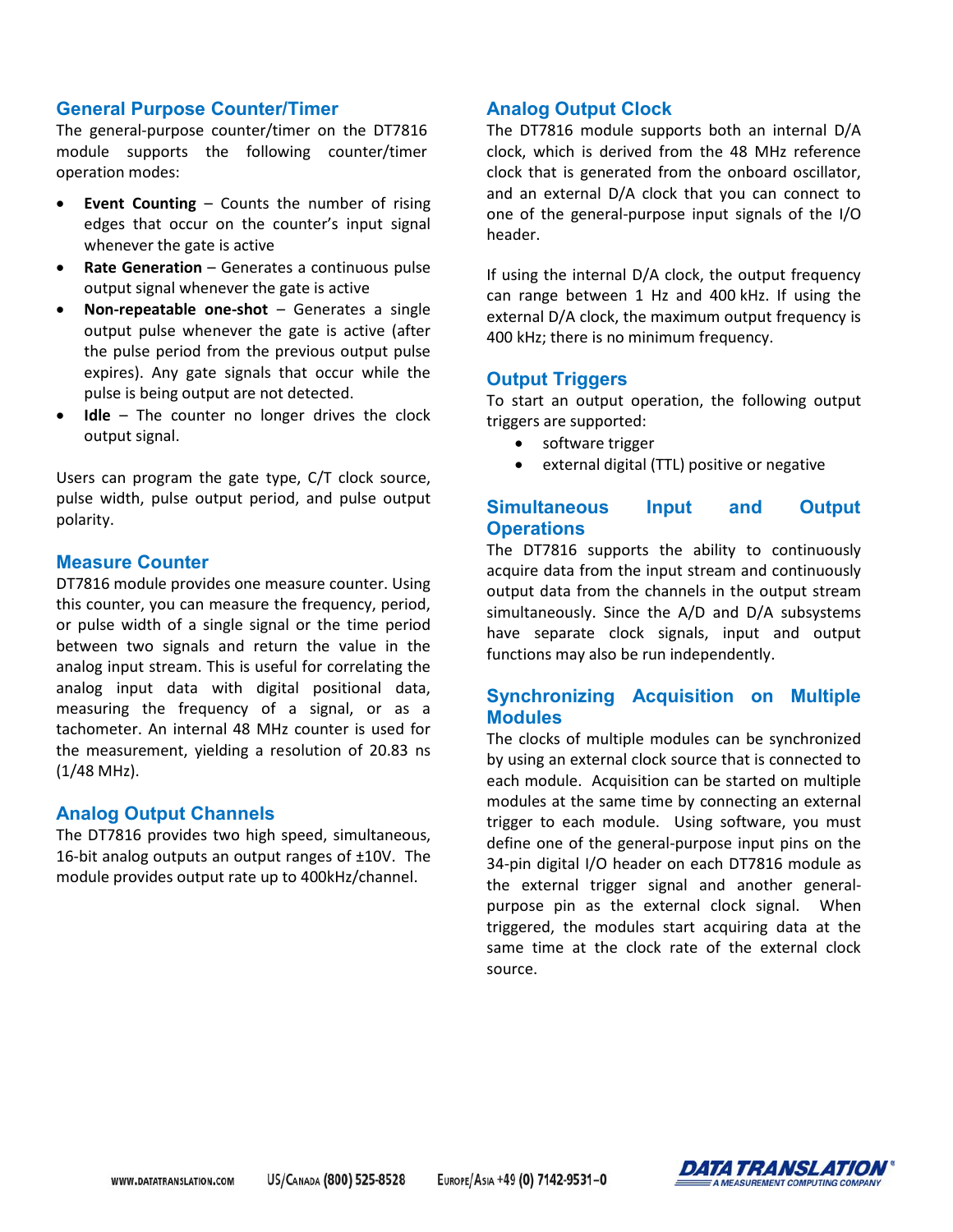# **Software**

The DT7816 modules run Linux 3.12 (Debian distribution) with custom loadable kernel modules (LKM) or device drivers.

The DT7816 device drivers and numerous example application programs reside on the DT7816 module.

Users can power up the module and run the examples right out of the box!

The drivers are loaded when the DT7816 module is powered up. The device drivers (DT7816 driver and DT7816 USB driver), shown in the block diagram below, expose the functionality of the module to Linux user space applications using virtual file interfaces.



*Figure 4. The DT7816 runs Linux 3.12 with custom loadable kernel modules, i.e., "device drivers" for the board hardware. These "drivers" expose the functionality of the board to Linux user space applications.*

The DT7816 module uses the following virtual files to access its subsystems:

- /dev/dt7816-ain Analog input subsystem.
- /dev/dt7816-aout Analog output subsystem.
- /dev/dt7816-din Digital input subsystem.
- /dev/dt7816-dout Digital output subsystem.
- /dev/dt7816-tach Tachometer input subsystem.
- /dev/dt7816-measure Measure counter subsystem.
- /dev/dt7816-ctr-tmr Counter/timer subsystem.
- /dev/dt7816-stream-in Input stream.
- /dev/dt7816-stream-out– Output stream.

The USB device functionality of the DT7816 is accessible to user-space embedded applications using the following files:

- /dev/dt7816-ep1in EP1 IN endpoint.
- /dev/dt7816-ep1out EP1 OUT endpoint.
- /dev/dt7816-ep2in EP2 IN endpoint.
- /dev/dt7816-ep2out EP2 OUT endpoint.
- /dev/dt7816-ep3out EP3 OUT endpoint.
- /dev/dt7816-ep4out EP4 OUT endpoint.
- /dev/dt7816-ep5out EP5 OUT endpoint.

User applications can perform standard file operations such as **open**, **close**, **read**, and **write** on the virtual files to access and control the hardware or to send data to the USB host through an IN endpoint and receive data from the USB host through an OUT endpoint.

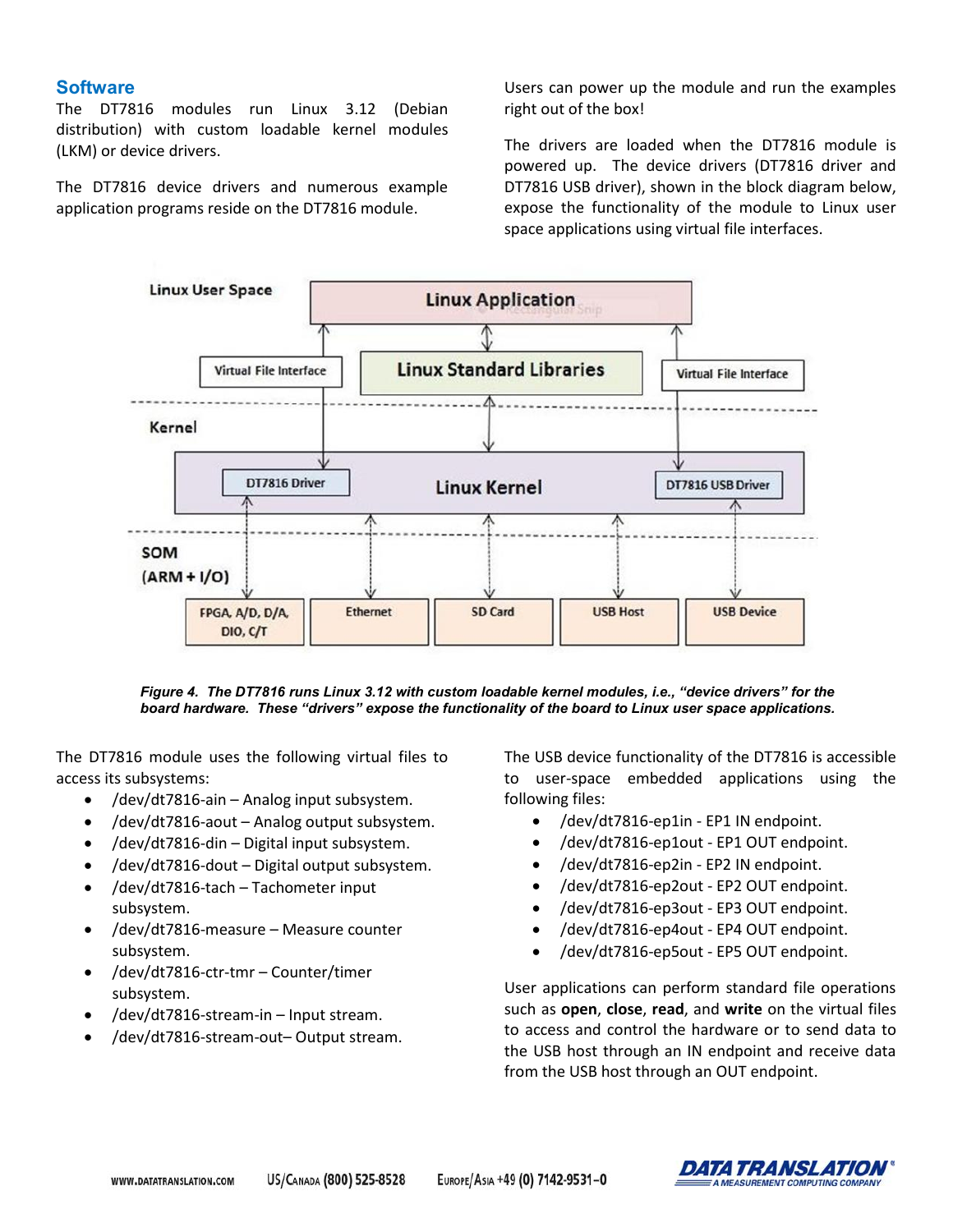For instance, to access the digital input subsystem on the DT7816 module, the application uses the virtual file handle for the digital input subsystem (/dev/dt7816 din) as follows.

- 1. Open the file /dev/dt7816-din, thereby allowing access to the digital input subsystem.
- 2. If supported, configure parameters for the digital input subsystem using IOCTL commands.
- 3. Read from the file, which in turn, reads the value of the digital input port and returns a value.

4. Close the file.

# **DT7816 Example Programs**

The DT7816 ships with many example programs that demonstrate the capabilities of the hardware. They also illustrate how user programs communicate with the DT7816 drivers using file I/O commands and IOCTLs. All examples are written in ANSI C, are open source, and include make files that allow them to be built using the TI SDK tool chain and cross compilers.

Users can build these example programs, use them to test their hardware, and modify them as needed to get up and running quickly.



*Figure 5. DT7816 example programs allow users to get up and running applications.*

The following example programs are provided:

- aio-in Performs an asynchronous analog input operation, generating a sine wave, triangle waveform, or sawtooth waveform
- function-gen Performs an asynchronous analog output operation, generating a sine wave, triangle, or sawtooth waveform using Direct Digital Synthesis.
- aout-single Performs a synchronous write operation on the analog output channel.
- clk-gen Uses the counter/timer to generate an output clock.
- common Includes common functions used by the other example programs.
- usb-loopback Demonstrates use of the gadget USB driver to send data from a host application to the DT7816 using and OUT USB pipe and to receive data from the DT7816 using IN USB pipe.
- digio Performs a synchronous write operation on the digital output port, and then reads back the value that was output by performing a synchronous read operation on the digital input port.
- dt7816-calibration A command-line program that calibrates the analog input and analog output circuitry.